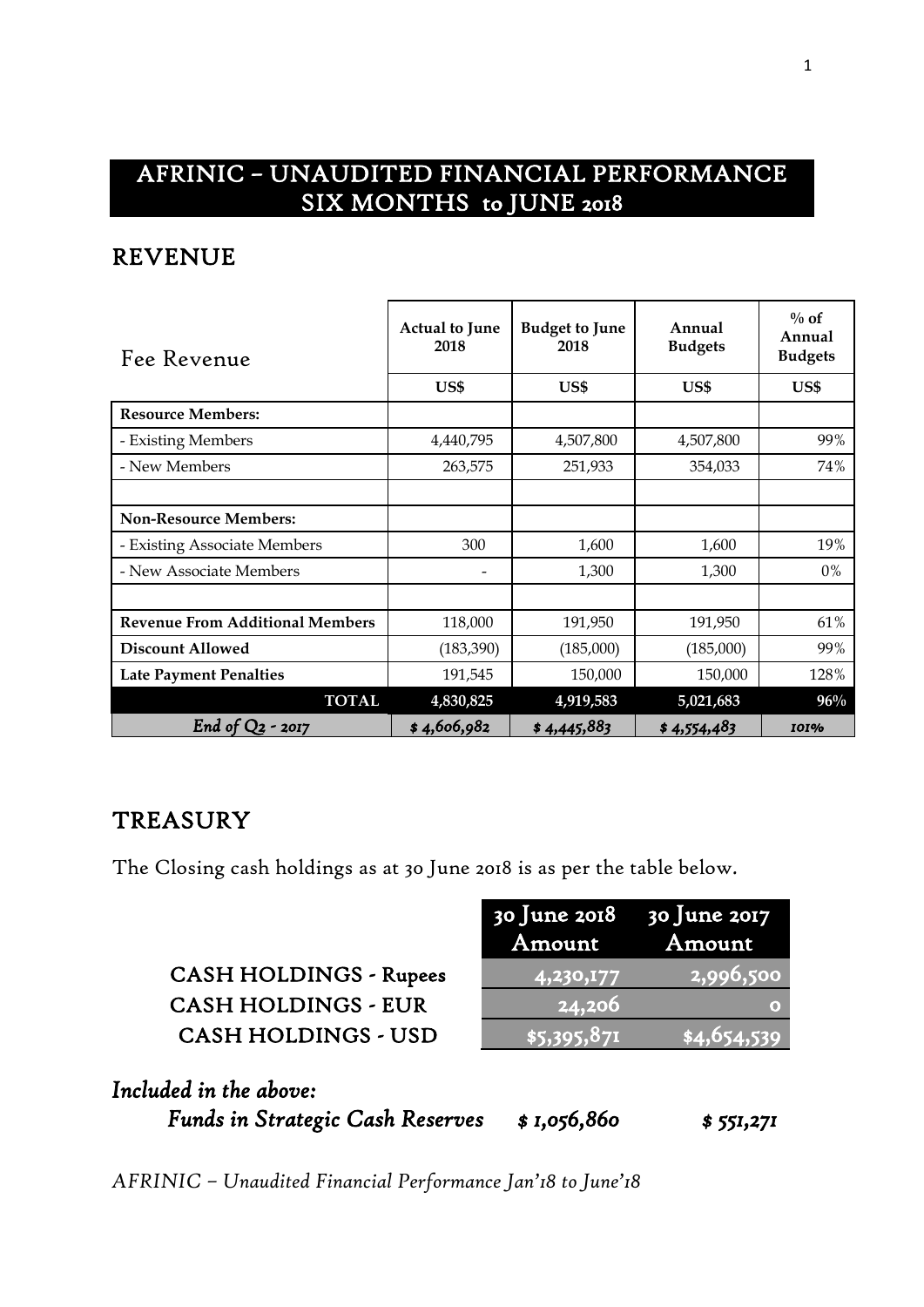# Operating Costs – Performance against Annual Budgets

| Administrative expenses            | Actual to<br>June'18        | <b>Balance</b><br>Remaining<br>in Budget | Annual<br>budget | <b>Actual vs</b><br>budget % |
|------------------------------------|-----------------------------|------------------------------------------|------------------|------------------------------|
| <b>HR</b>                          | 1,103,121                   | 1,572,979                                | 2,676,100        | $41\%$                       |
| Telephone & Comm.                  | 18,540                      | 45,360                                   | 63,900           | 29%                          |
| Computer expenses                  | 34,831                      | 74,169                                   | 109,000          | 32%                          |
| Office expenses                    | 117,692                     | 138,408                                  | 256,100          | 46%                          |
| Motor vehicle expenses             | 2,041                       | 2,456                                    | 4,500            | 45%                          |
| Insurance                          | 32,721                      | (2,621)                                  | 30,100           | 109%                         |
| Printing, postage & stat           | 8,527                       | 16,473                                   | 25,000           | 34%                          |
| <b>Bank</b> charges                | 39,797                      | 20,203                                   | 60,000           | 64%                          |
| Professional fees                  | 487                         | 12,613                                   | 13,100           | $4\%$                        |
| Depreciation                       | 54,050                      | 54,050                                   | 108,100          | 50%                          |
| Legal & Consulting fees            | 32,546                      | 57,854                                   | 90,400           | 36%                          |
| <b>Total Admin. expenses</b>       | 1,444,353                   | 1,991,947                                | 3,436,300        | 42%                          |
| <b>Distribution expenses</b>       | <b>Actual</b> to<br>June'18 | <b>Balance</b><br>Remaining<br>in Budget | Annual<br>budget | <b>Actual vs</b><br>budget % |
| Marketing & Comms. exps            | 3,388                       | 42,612                                   | 46,000           | $7\%$                        |
| <b>Bad</b> debts                   | 2,530                       | 41,470                                   | 44,000           | $6\%$                        |
| <b>Meeting Expenses</b>            | 62,779                      | 317,221                                  | 380,000          | 16%                          |
| <b>Members Training</b>            | 19,784                      | 90,616                                   | 110,400          | 18%                          |
| <b>Travel Expenses</b>             | 219,461                     | 270,539                                  | 490,000          | 45%                          |
| Research & Development             |                             | 5,000                                    | 5,000            | $0\%$                        |
| Outreach activities                | 8,582                       | 73,118                                   | 81,700           | $11\%$                       |
| Community support                  | 44,125                      | 143,375                                  | 187,500          | 26%                          |
| NRO Shared Costs                   |                             | 45,000                                   | 45,000           | $0\%$                        |
| Contributions to ICANN             |                             | 61,000                                   | 61,000           | $0\%$                        |
| Remote Sites Ops Expenses          | 5,257                       | 14,843                                   | 20,100           | $26\%$                       |
| <b>Total Distribution expenses</b> | 365,906                     | 1,099,331                                | 1,470,700        | 25%                          |
| <b>Other Costs</b>                 | 20,513                      | 29,487                                   | 50,000           | 46%                          |
|                                    |                             |                                          |                  |                              |
| Contingency                        |                             | 70,000                                   | 70,000           | $0\%$                        |

- *1. Bank Charges are mainly from members fees received.*
- *2. Bad debts shall be calculated on accruals at end of the year.*
- *3. \$15K for IC included under Other Costs*
- *4. Insurance includes territorial extension to cover USA.*
- *5. Community Support includes AFRINIC Fellowship program (\$26K)*

*AFRINIC – Unaudited Financial Performance Jan'18 to June'18*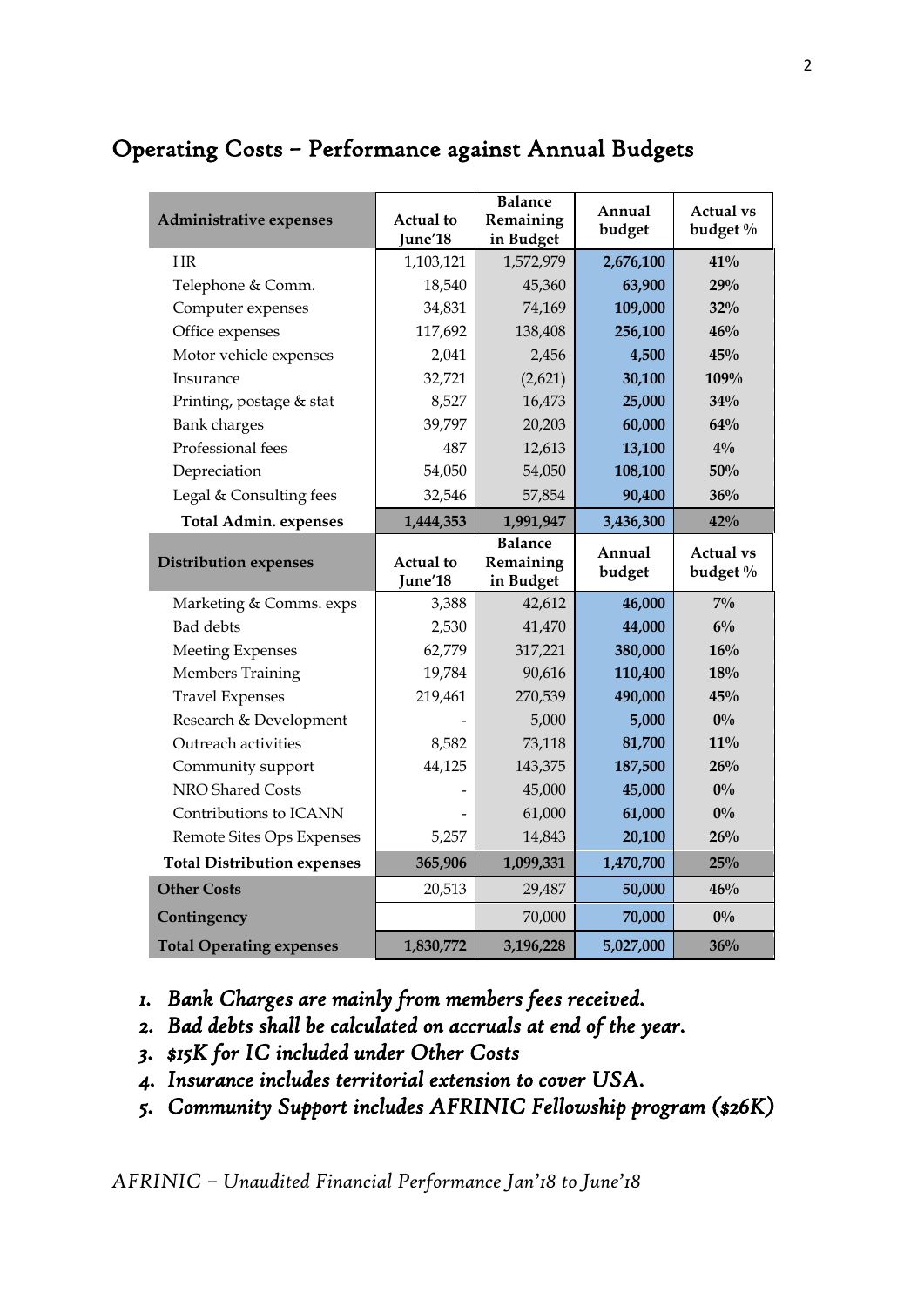## TRAVELS:

| <b>Actual to</b><br><b>June 2018</b> | Annual<br><b>Budget</b> | $\%$ of annual<br>budget |
|--------------------------------------|-------------------------|--------------------------|
| US\$                                 | US\$                    |                          |
| \$219,461                            | \$490,000               | 45%                      |

AIS'18 travel costs (\$153K) included in above.

#### AIS18 Travel Costs:

|        | No of<br>attendees | Accomodation | <b>Airfares</b> | Per diem/taxi etc | Total   |
|--------|--------------------|--------------|-----------------|-------------------|---------|
| Staff  | 21                 | 49,418       | 33,902          | 16,603            | 99,923  |
| Board  |                    | 12,060       | 7,361           | 9.257             | 28,678  |
| Others | 10                 | 10,848       | 9.194           | 4,588             | 24,630  |
|        | 38                 | 72,326       | 50,457          | 30,448            | 153,231 |

AIS'18 travel costs (\$153K) included in above.

# AFRINIC was represented at the following Events:

| <b>Meeting/Events</b>            | <b>Date</b>                    | <b>Location</b>             | <b>Others</b>  | <b>Staff</b> | <b>Board</b> | <b>TOTAL</b> |
|----------------------------------|--------------------------------|-----------------------------|----------------|--------------|--------------|--------------|
| <b>AFRINIC HQ</b>                | 10 - 15 Feb                    | <b>IMAURITIUS</b>           |                |              |              |              |
| <b>APNIC 45</b>                  | 23 - 28 Feb                    | <b>NEPAL</b>                |                |              |              |              |
| <b>F-2-F APNIC HQ</b>            | 12 - 15 Feb                    | <b>BRISBANE</b>             |                |              |              |              |
| <b>ICANN 61</b>                  | 10 - 15 Mar                    | <b>SAN JUAN PUERTO RICO</b> | $\overline{2}$ |              |              |              |
| <b>IETF101</b>                   | 17 - 23 Mar                    | <b>LONDON</b>               |                |              |              |              |
| ROUND TABLE RIPE NCC 22 - 25 Jan |                                | <b>BRUSSELS</b>             |                |              |              |              |
| <b>Site Visit AIS 18</b>         | 07 - 12 Feb                    | <b>DAKAR</b>                |                |              |              |              |
| <b>TRAINERS RETREAT</b>          | 04 Feb - 03 Mar / 18 - 29 June | <b>IMAURITIUS</b>           |                |              |              |              |
| <b>WACREN 2018</b>               | 15 - 16 Mar                    | <b>LOME</b>                 |                |              |              |              |
| <b>Global Peering Forum</b>      | 10 - 13 April                  | Seattle, US                 |                |              |              |              |
| <b>IEEE Infocom</b>              | 15 - 19 April                  | Hawaii                      |                |              |              |              |
| ARIN41                           | 15 - 19 April                  | Miami, US                   |                |              |              |              |
| <b>OSIANE 2018</b>               | 16 - 20 April                  | Brazzaville, Rep. of Congo  |                |              |              |              |
| AIS 18 / AF-29                   | 29 April - 11 May              | Dakar, Senegal              | 10             | 21           |              | 38           |
| <b>EAST AFRICACOM</b>            | 15 - 16 May                    | Nairobi, Kenya              |                |              |              |              |
| RIPE76                           | 14 - 18 May                    | <b>Marseilles, France</b>   |                |              |              |              |
| <b>CISCO LIVE</b>                | 10 - 14 June                   | Orlando, US                 |                |              |              |              |
|                                  |                                |                             | 13             | 44           |              | 64           |